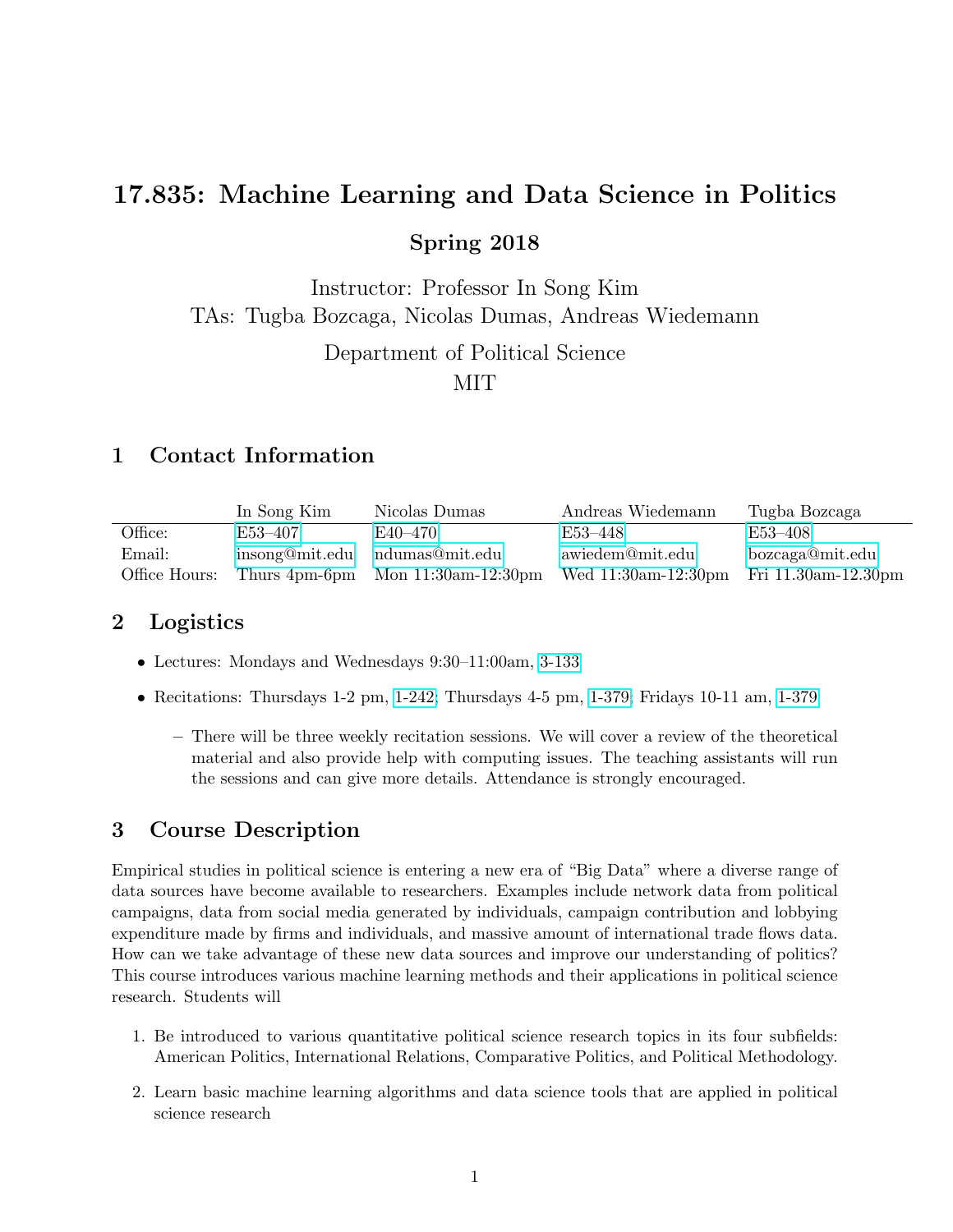- 3. Apply data analysis tools using R [programming language](https://cran.r-project.org/) through problem sets.
- 4. Collect and analyze data to learn substantive topics of own interest.
- 5. Learn how to communicate data-driven findings and insights.

Note: the topics covered in this class represent only a very small subset of political science research. If you enjoy this class, please consider a HASS concentration in Political Science. We also offer a major and a minor in Political Science, as well as a minor in Public Policy and a minor in Applied International Studies. Internships and research opportunities too. Check out these programs and more at: <https://polisci.mit.edu/undergraduate>.

# 4 Prerequisites

This class will assume that you do not have any prior exposure to political science and machine learning. One prerequisite for this course is basic programming skills in at least one language (e.g., Python). Students who have taken 6.0001: Introduction to Computer Science and Programming in Python or the equivalent are ready to take this course. If you have any questions about whether you are prepared for this course, please talk to the instructor.

# 5 Notes on Computing

In this course we use [R](http://www.r-project.org/), an open-source statistical computing environment that is very widely used in statistics and data science. (If you are already well versed in another statistical software, you are free to use it, but you will be on your own). We will begin the course with an introduction to R and no prior exposure to the programming language is required. Each problem set will contain computing and/or data analysis exercises which can be solved with R but often require going beyond canned functions to write your own program.

# 6 Course Requirements

The final grades are based on the following items:

- **Problem sets** (35%): **Five** problem sets will be given throughout the semester. Problem sets will contain analytical, computational, and data analysis questions. Each problem set will contribute equally toward the calculation of the final grade. The following instructions will apply to all problem sets unless otherwise noted.
	- Late submission will not be accepted unless you ask for special permission from the instructor in advance. (Permission may be granted or not granted, with or without penalty, depending on the specific circumstances.)
	- Working in groups is encouraged, but each student must submit their own writeup of the solutions. In particular, you should not copy someone else's answers or computer code. We also ask you to write down the names of the other students with whom you solved the problems together on the first sheet of your solutions.
	- For analytical questions, you should include your intermediate steps, as well as comments on those steps when appropriate. For data analysis questions, include annotated code as part of your answers. All results should be presented so that they can be easily understood.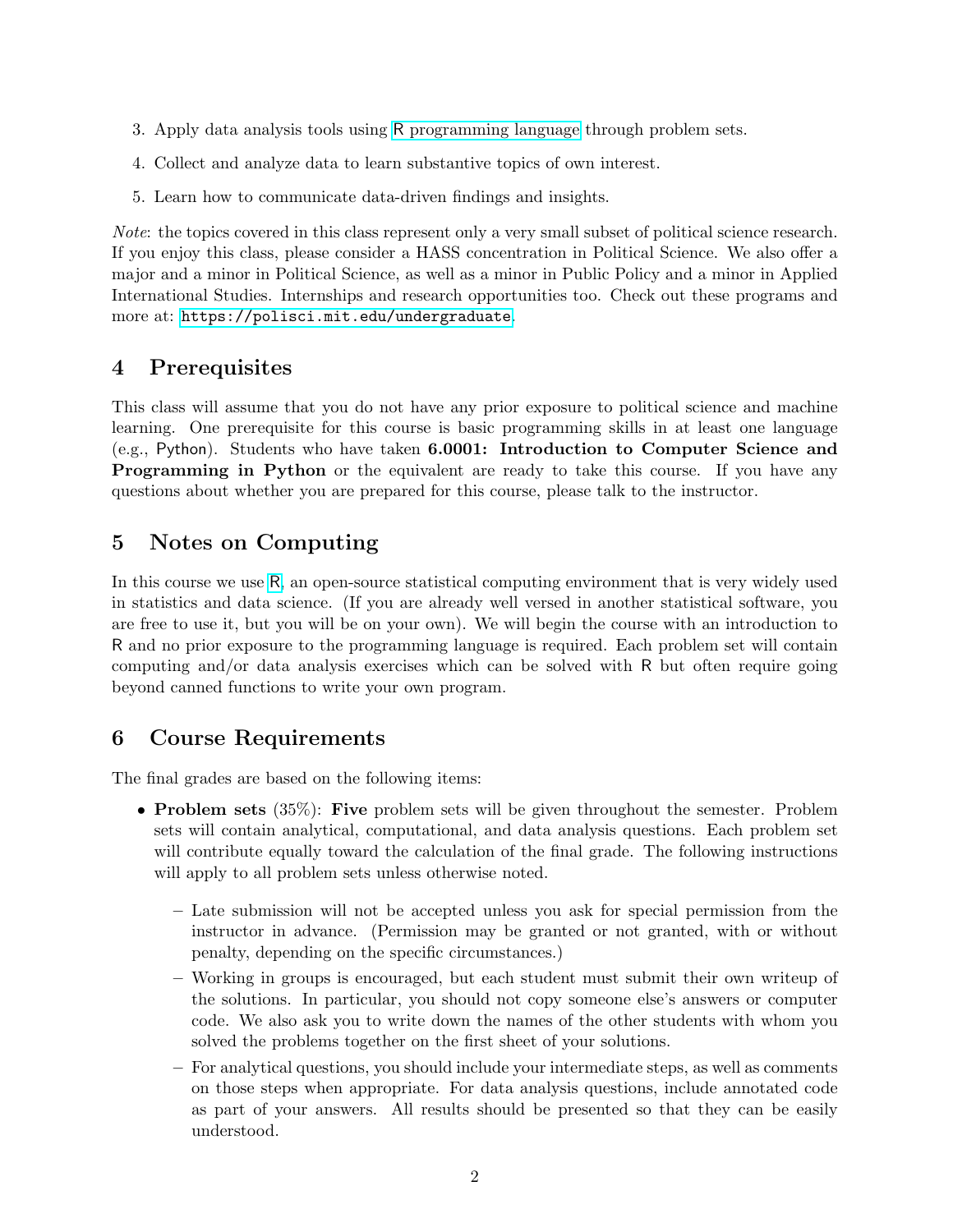- All answers should be typed. Students are strongly encouraged to use a typesetting system such as  $LAT$ <sub>F</sub>X.
- Final problem set (15%): The last problems set will be a special problem set, which will be weighted more heavily toward the calculation of the final grade. You will not be allowed to collaborate with anybody on the final problem set. This is to check if you have developed sufficient experience to work through problems on your own.
- Final group project  $(40\%)$ : Students are expected to form a group. Each group will apply methods they learned in this course to an empirical problem of own substantive interest. The group project will be evaluated based on the performance across the following three tasks.
	- Three Tasks
		- 1. Data Collection and Cleaning (10%): Collecting political science data. Final output: (1) dataset and (2) replication codes.
			- ∗ Your group will either engage in your own data collection (e.g., using webscraping) or utilize multiple existing datasets in political science. The dataset should be submitted in a standard data format (e.g.,  $\cdot$ csv, sql,  $\cdot$ json) as an output of this task.
				- · Collecting new data: Your team will choose a topic of interest related to various subfields in political science such as American Politics, International Relations, Comparative Politics, and Political Economy. The instructor will provide guidance to identify potential sources for novel data collection.
				- · Utilizing existing datasets: You should merge various datasets available in political science research. The instructor will also make two of his own "big" datasets available: (1) Lobbying Database (see <www.LobbyView.org>), and (2) International Trade data.
		- 2. Descriptive Analysis (15%): Your group will then conduct descriptive data analysis. You should submit tables and figures that effectively illustrate key patterns in your data. A five-page report should be submitted as an output of this task by April 9.
		- 3. Data Analysis (15%): You will utilize various tools that you learn from the course to conduct an in-depth data analysis. Each group will give 10 minutes inclass presentation of their main findings in the last week of the semester. A poster should be submitted as a final output of the project on the last day of the class.
	- Deadlines: Please be aware of the following deadlines. Late submission will not be accepted. You are welcome to arrange a meeting (during the office hours) with the instructor and the TAs as you make a progress over the semester.
		- ∗ February 21: By this date, please form your team. A group should have at least three students and consist of no more than 5 students. Your team should arrange a meeting with the instructor within a week after this date.
		- ∗ March 2: By this date, your team should identify the dataset to analyze. Please submit one-page description of your project that explains (a) the specific dataset that your team is going to collect/analyze, (b) the main puzzle/problem that your team plans to study.
		- ∗ April 9: By this date, your team should submit a five-page long report summarizing the results from your descriptive data analysis. Please submit a document with at most 5 figures or tables that summarize your data with informative caption for each.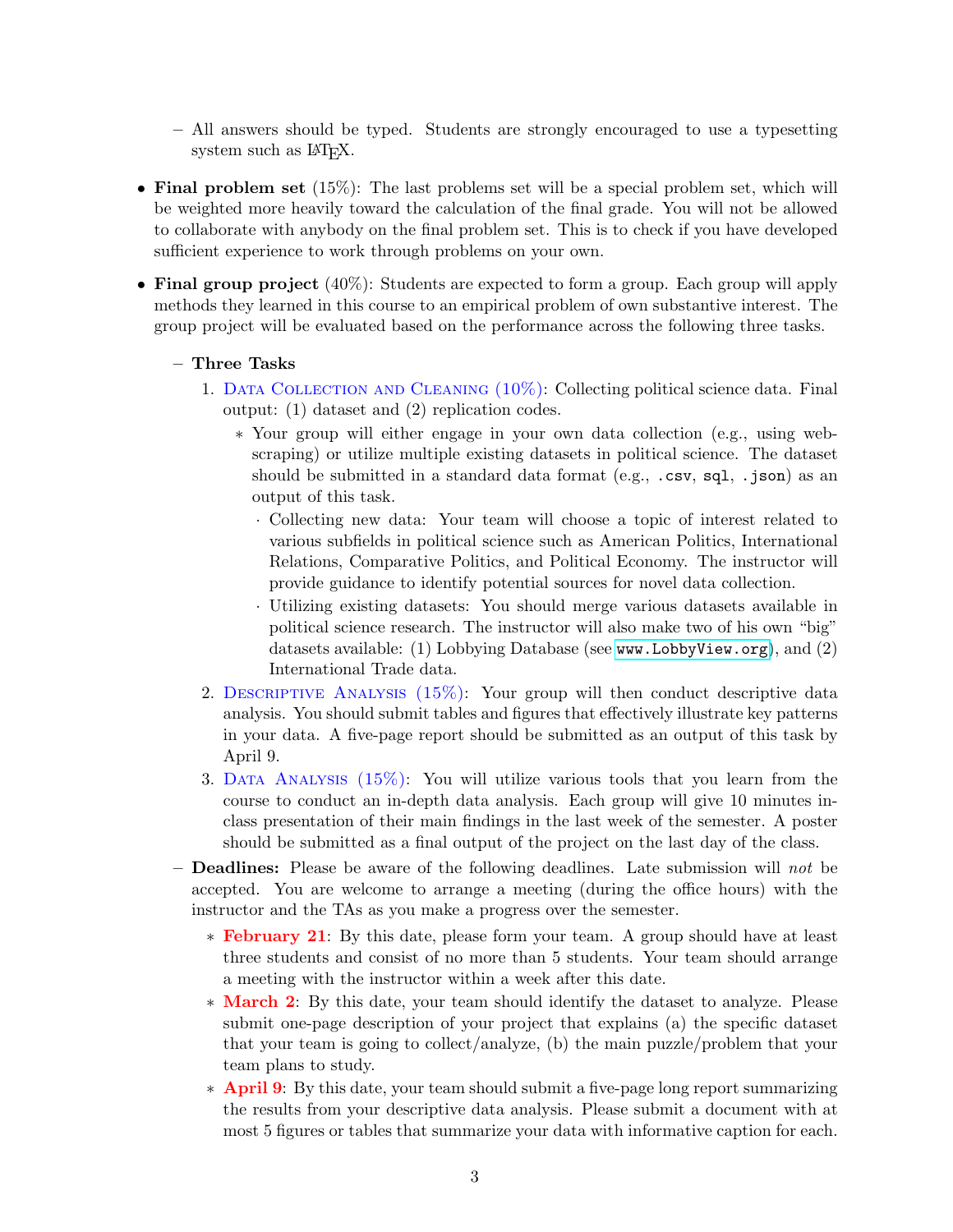- ∗ May 16: By this date, your team should submit the final poster of your project. There will be in-class poster session on this date.
- **Participation** (10%): Students are expected to attend all classes and actively participate in their group project. Students are strongly encouraged to ask questions and participate in discussions during lectures and recitation sessions. In addition, there will be required readings for each section of the course which students are expected to complete prior to the lectures.

# 7 Course Website

You can find the Stellar website for this course at:

[http://stellar.mit.edu/S/course/17/sp18/17.835/](http://stellar.mit.edu/S/course/17/sp18/17.XXX/)

We will distribute course materials, including readings, lecture slides and problem sets, on this website.

# 8 Questions about Course Materials

In this course, we will utilize an online discussion board called *Piazza*. In addition to recitation sessions and office hours, please use the Piazza Q&A board when asking questions about lectures, problem sets, and other course materials. You can access the Piazza course page either directly from the below address or the link posted on the Stellar course website:

#### <https://piazza.com/mit/spring2018/17835>

Using Piazza will allow students to see other students' questions and learn from them. Both the TA and the instructor will regularly check the board and answer questions posted, although everyone else is also encouraged to contribute to the discussion. A student's respectful and constructive participation on the forum will count toward his/her class participation grade. Do not email your questions directly to the instructor or TA (unless they are of a personal nature)— we will not answer them!

# 9 Notes on Poster

Poster presentation is an efficient way to get valuable feedback from a large number of people. A poster should effectively summarize your key findings. Here are some notes.

- 1. Use keywords and bullet points: You should not use full sentences—your audience will never read them. Try to use keywords (or half sentences when needed), and make sure that you use only one line to deliver each point.
- 2. Use  $\mathbf{E}\mathbf{T}_{\mathbf{F}}\mathbf{X}$ : There are many online templates to help you make posters easily, e.g., [http://www](http://www-i6.informatik.rwth-aachen.de/~dreuw/latexbeamerposter.php)[i6.informatik.rwth-aachen.de/ dreuw/latexbeamerposter.php](http://www-i6.informatik.rwth-aachen.de/~dreuw/latexbeamerposter.php)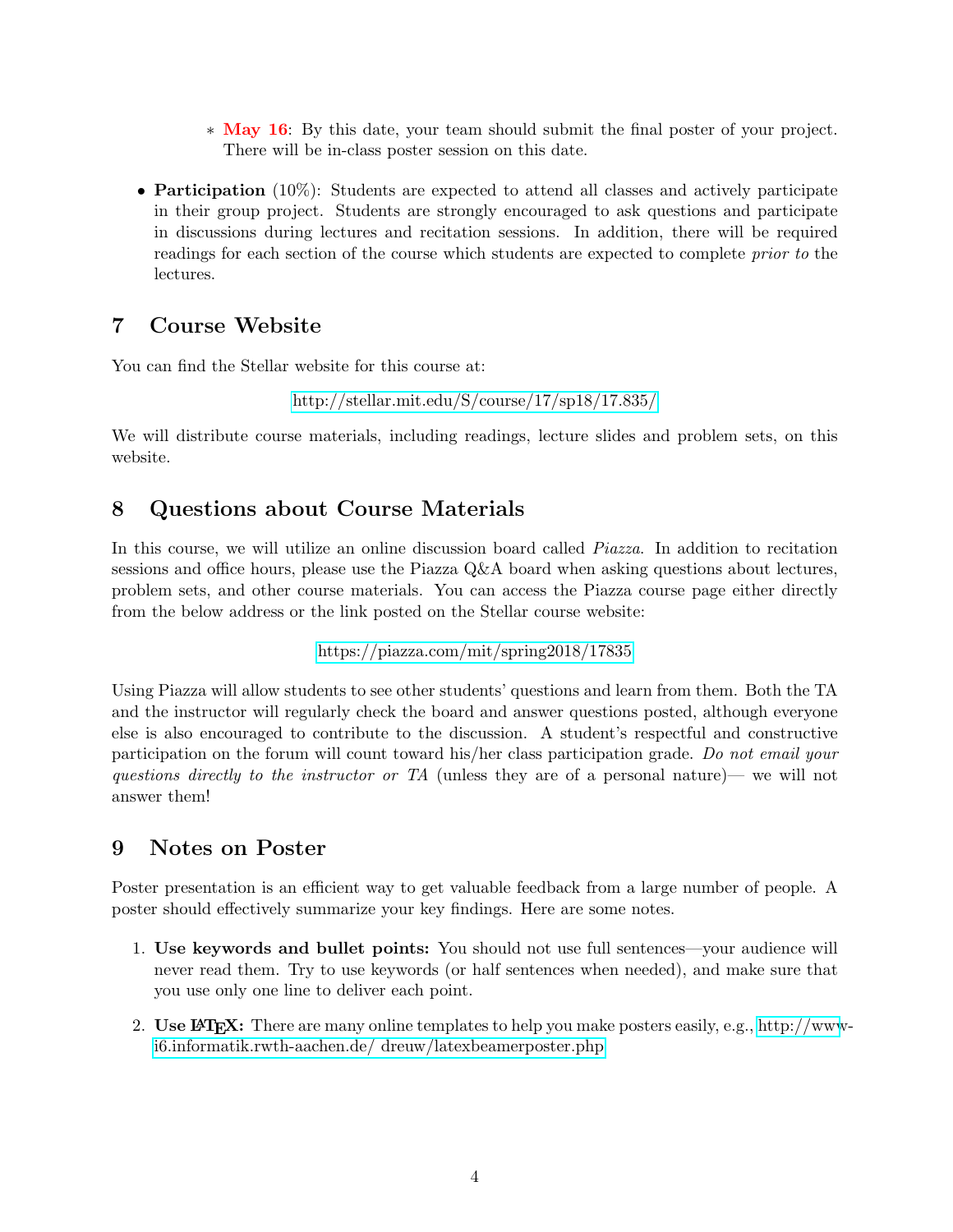# 10 Books

- Recommended books: We will read chapters from these books throughout the course. We strongly recommend that you at least purchase "Quantitative Social Science An Introduction." (QSS) These books will be available for purchase at COOP and online bookstores (e.g. Amazon) and on reserve in the library.
	- Imai, Kosuke. 2017 Quantitative Social Science An Introduction. Princeton University Press.
	- Trevor Hastie, Robert Tibshirani, and Jerome Friedman. 2009. The Elements of Statistical Learning. Springer.
	- Christopher M. Bishop. 2007. Pattern Recognition and Machine Learning, Springer (A great introduction to machine learning).

# 11 Tentative Course Outline

# 11.1 Introduction

- Machine Learning and Data Science in Political Science
	- Optional Reading:
	- Justin Grimmer. "We Are All Social Scientists Now: How Big Data, Machine Learning, and Causal Inference Work Together." Available at [https://stanford.](https://stanford.edu/~jgrimmer/bd_2.pdf) [edu/~jgrimmer/bd\\_2.pdf](https://stanford.edu/~jgrimmer/bd_2.pdf)

# 11.2 Data Analysis using R

- Dataframe
- Descriptive data analysis
- Visualization

Optional Reading:

• QSS: Chapter 1.3

# 11.3 Causality

- Causal Inference
- Average Treatment Effect (ATE) and Average Treatment Effect for the Treated (ATT)

Required Reading:

- QSS: Chapter 2
- Hersh , Eitan D. 2013. "Long-Term Effect of September 11 on the Political Behavior of Victims Families and Neighbors." Proceedings of the National Academy of Sciences 110 (52): 20959 -63.

Recommended Reading:

• Fowler, James. 2008. "The Colbert Bump in Campaign Donations: More Truthful than Truthy." PS: Political Science & Politics 41(3): 533–539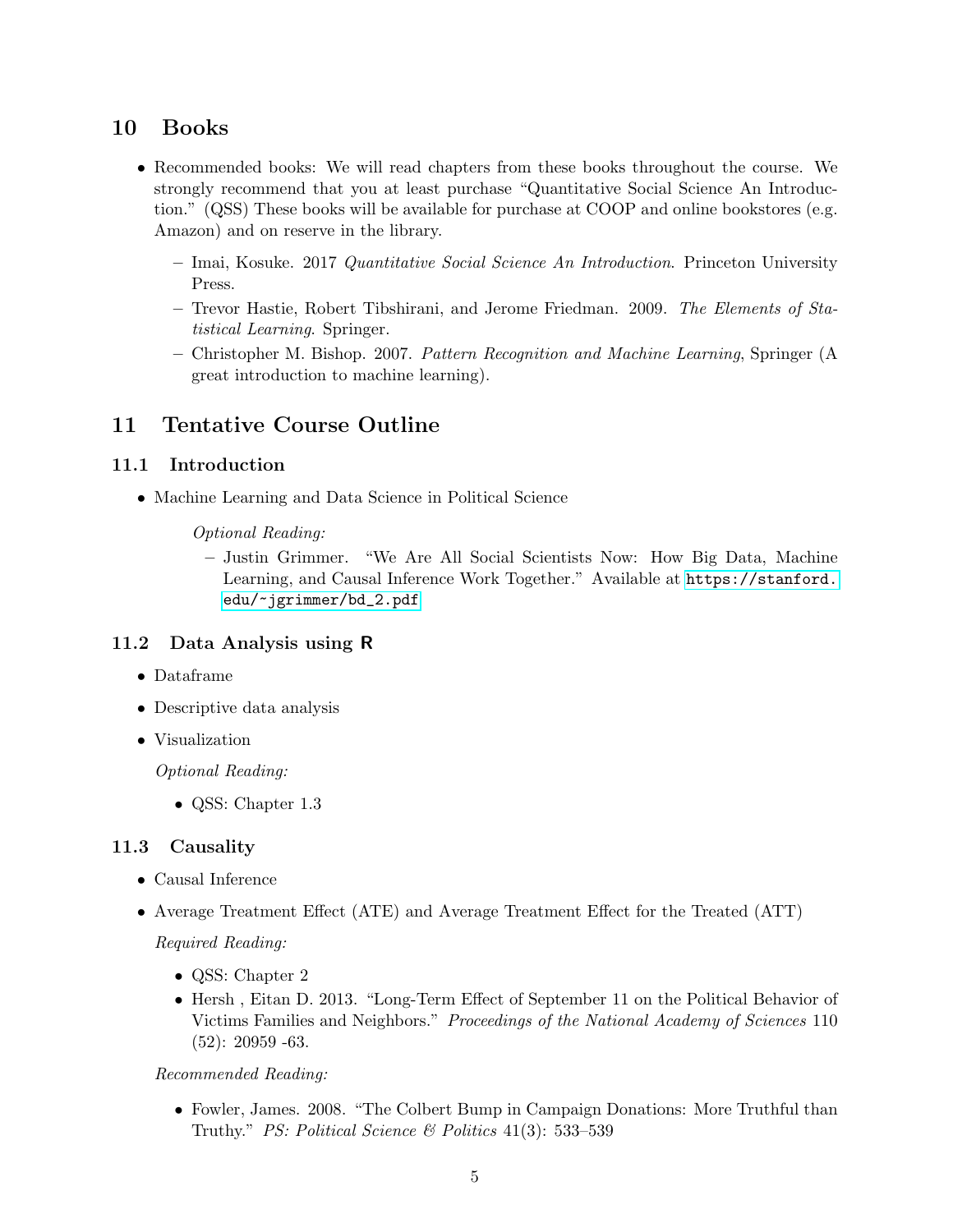# 11.4 Linear Regression

- OLS (Ordinary Least Squares)
- Difference in means estimator
- Regression and Causation

Required Reading:

- Chapter 4.2 (First Week)
- Chapter 4.3 (Second Week)

#### Optional Reading:

• Stephens-Davidowitz , Seth I . 2014 a. "The Cost of Racial Animus on a Black Presidential Candidate: Evidence Using Google Search Data." Journal of Public Economics. 118 : 26–40

### 11.5 Supervised Learning

- Introduction to Supervised Learning
- K-Nearest-Neighbor (KNN) Classifier
- Support Vector Machine (SVM)
- Over fitting
- Ridge Regression
- Least Absolute Shrinkage and Selection Operator (LASSO)

#### Optional Reading:

- Francisco Cantú and Sebastián M. Saiegh. 2011 "Fraudulent Democracy? An Analysis of Argentinas Infamous Decade Using Supervised Machine Learning." Political Analysis. 19: 409–433
- Trevor Hastie, Robert Tibshirani, and Jerome Friedman. 2009. The Elements of Statistical Learning. Ch 3.1–3.4
- Trevor Hastie, Robert Tibshirani, and Jerome Friedman. 2009. The Elements of Statistical Learning. Ch 7.

### 11.6 Unsupervised Learning Methods

- Principal Component Analysis (PCA)
- Clustering Algorithm

Reading:

- QSS: Chapter 3.7
- Mixture Models and EM Algorithm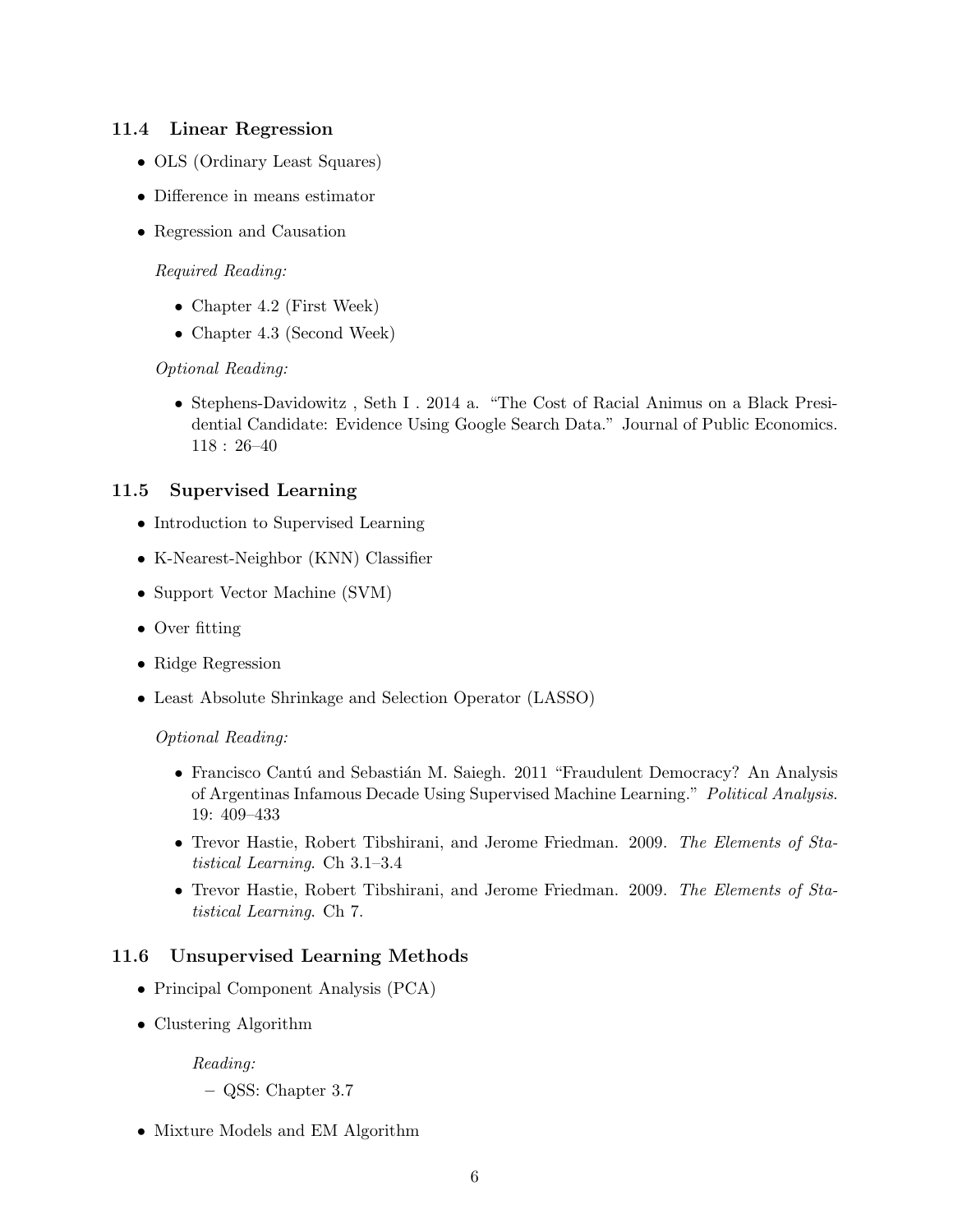#### Reading:

- Bishop Ch.9
- Kosuke Imai, In Song Kim, and Steven Liao. "Measuring Trade Profile with Two Billion Observations of Product Trade." Working paper available at [http://web.](http://web.mit.edu/insong/www/research/research.html) [mit.edu/insong/www/research/research.html](http://web.mit.edu/insong/www/research/research.html)

### 11.7 Text Analysis

- Introduction to Text Analysis
	- Required Reading:
		- QSS: Chapter 5.1

Recommended Reading:

- Grimmer, Justin, and Brandon M. Stewart. "Text as data: The promise and pitfalls of automatic content analysis methods for political texts." Political Analysis (2013): 28.
- Latent Dirichlet Analysis (LDA)

#### Reading:

- Blei, David M., Andrew Y. Ng, and Michael I. Jordan. "Latent Dirichlet allocation." Journal of Machine Learning Research 3 (2003): 993-1022.
- Roberts, Margaret E., et al. "Structural Topic Models for Open-Ended Survey Responses." American Journal of Political Science (2014).

### 11.8 Applications in Political Science

• International Trade with Big Data

#### Reading:

- C. A. Hidalgo, B. Klinger, A.-L. Barab´asi, R. Hausmann. "The Product Space Conditions the Development of Nations." Science 317.5837 (2007): 482-487
- Lobbying and Campaign Contribution

#### Reading:

- In Song Kim. "Political Cleavages within Industry: Firm-level Lobbying for Trade Liberalization." American Political Science Review, 111.1: 1-20.
- Stephen Ansolabehere, John M. de Figueiredo, and James M. Snyder. "Why is There so Little Money in U.S. Politics?" Journal of Economic Perspectives, 17.1 (2003): 105-130
- Identifying Behavioral Patterns using Massive Data

#### Reading:

– Gary King, Jennifer Pan, and Margaret E Roberts. "How Censorship in China Allows Government Criticism but Silences Collective Expression." American Political Science Review, 107.2: 326-343.